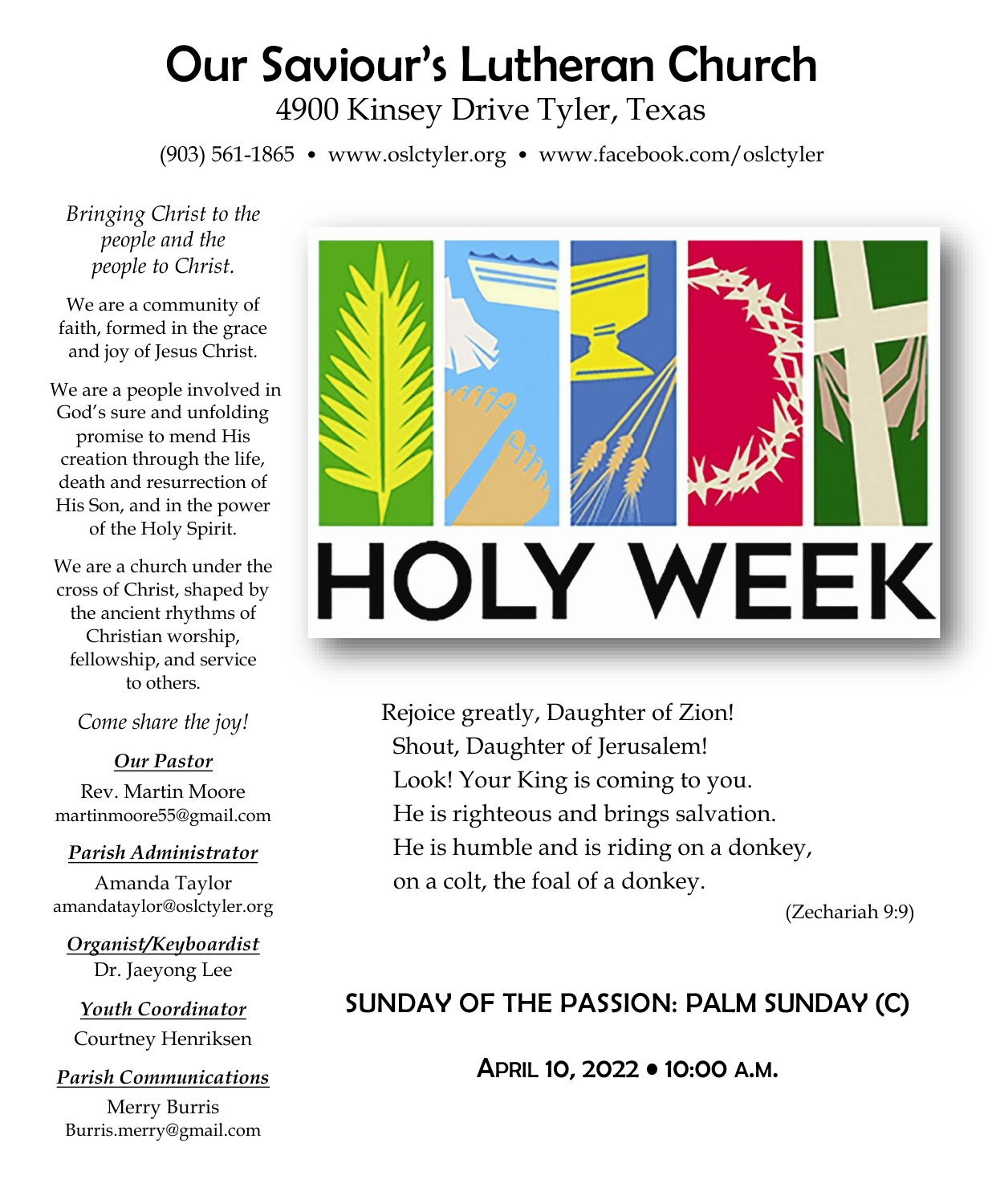

# **To Our Members, Guests and Visitors**

We are all on a journey of faith; God does not expect us to make the journey alone. Please contact us if we can be of help in any way. Pastor Martin Moore: 979-551-6222 • martinmoore55@gmail.com Our Office Hours are Monday through Thursday, 10:00 a.m. until 2:00 p.m. Office: 903-561-1865 • amandataylor@oslctyler.org

**Prelude -** Dr. Jaeyong Lee

# **Welcome to Our Members, Guests and Visitors as Holy Week Begins!**

- It is a pleasure to worship together. If you are a newcomer, have a prayer request, or would like to receive a call or visit from Pastor Martin, please fill out the yellow card on the back of each pew. Information on our core beliefs, structure and mission is available at the Welcome Table and on our website.
- We practice open communion. All who are baptized and desire to share in the Body and Blood of our Lord are welcome.

*The Palm Sunday Liturgy recreates the triumphal entry of Jesus into Jerusalem as we wave our palms and make our procession into the church. This joyful mood soon changes to sober contemplation of our Lord's Passion at the Gospel. Thus, Holy Week begins.*

# **THE PROCESSION WITH PALMS**

*We gather in the narthex and receive a palm frond and bulletin. Worshippers who have trouble with mobility are welcome to sit in the sanctuary and join in singing as the procession comes in.* 

P. Blessed is the one who comes in the name of the Lord!

# **C. Hosanna in the highest!**

- A. The Holy Gospel according to John.
- **C. Glory to you, O Lord.**

*Processional Gospel: John 12:12-19* 

- A. The Gospel of the Lord.
- **C. Praise to you, O Christ.**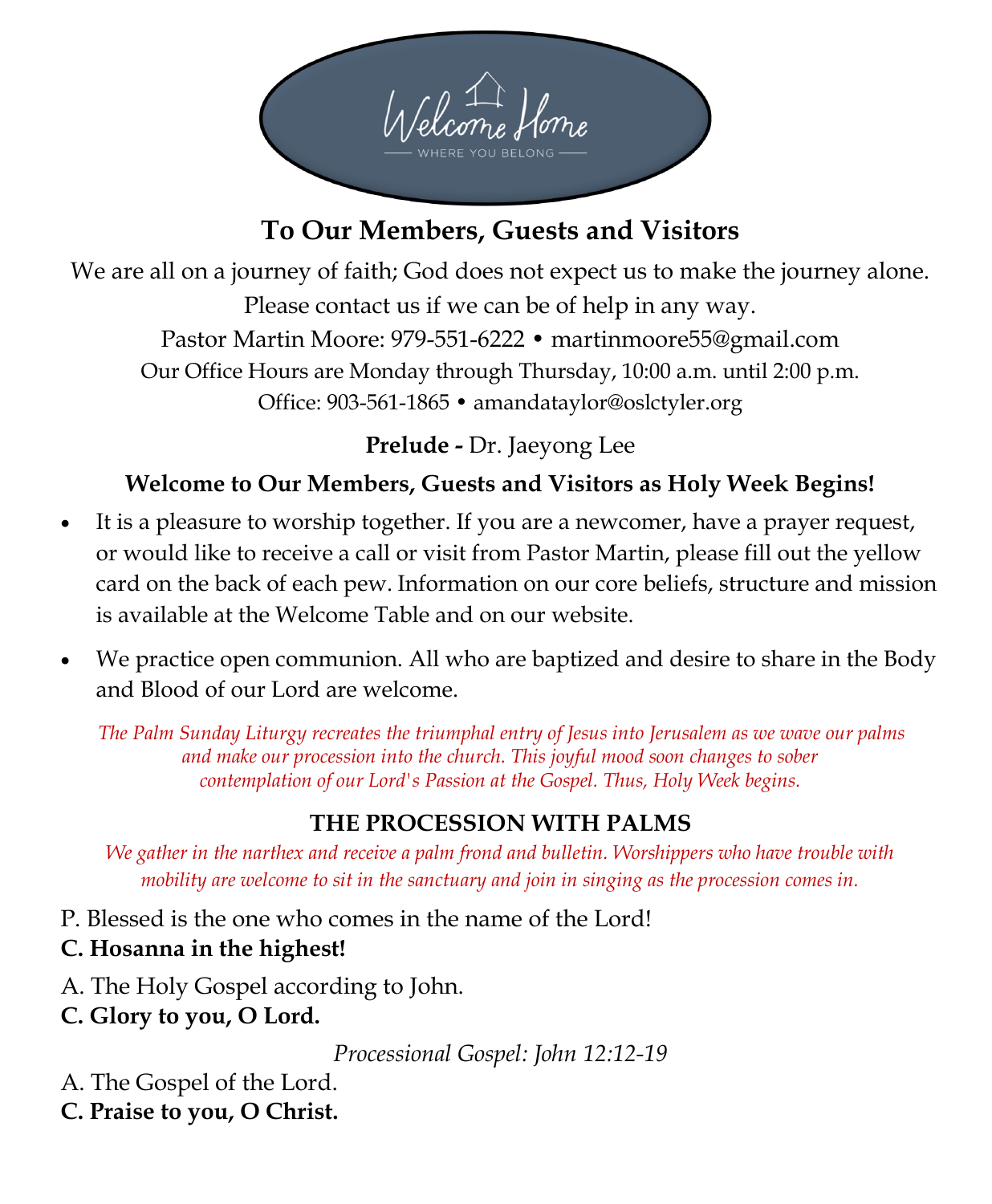### *Blessing of Palms*

### P. The Lord be with you. **C. And also with you.**

#### *The people raise their palm branches.*

P. We praise you, O God, for redeeming the world through our Saviour Jesus Christ. Today he entered the holy city in triumph and was proclaimed messiah and king by those who spread garments and branches along his way. Bless these branches and those who carry them. Grant us grace to follow our Lord in the way of the cross, so that, joined to his death and resurrection, we enter into life with you; through the same Jesus Christ, who lives and reigns with you and the Holy Spirit, one God, now and forever.

# **C. Amen**

A. Let us go forth in peace,

#### **C. In the name of the Lord.**

*We follow the cross into the sanctuary in two rows while waving our palm fronds. We will proceed up the aisle until we arrive at the steps of the altar. Move to the outer wall of the nave and back to where you started. Process up the center aisle once again until you arrive at your pew.* 

*Processional Hymn: "All Glory, Laud, and Honor" (LBW #108)*

*Refrain: All glory, laud and honor. To you, redeemer, king, To whom the lips of children Made sweet hosannas ring.*

You are the king of Israel And David's royal Son, Now in the Lord's name coming, Our King and Blessed One. *Refrain*

The company of angels Are praising you on high; Creation and all mortals In chorus make reply. *Refrain*  The multitude of pilgrims With palms before you went. Our praise and prayer and anthems Before you we present. *Refrain*

 To you, before your Passion, They sang their hymns of praise. To you, now high exulted, Our melody we raise. *Refrain*

 Their praises you accepted; Accept the prayers we bring, Great Author of all goodness, Our good and gracious King. *Refrain*

P. Blessed is the one who comes in the name of the Lord! **C. Hosanna in the highest!**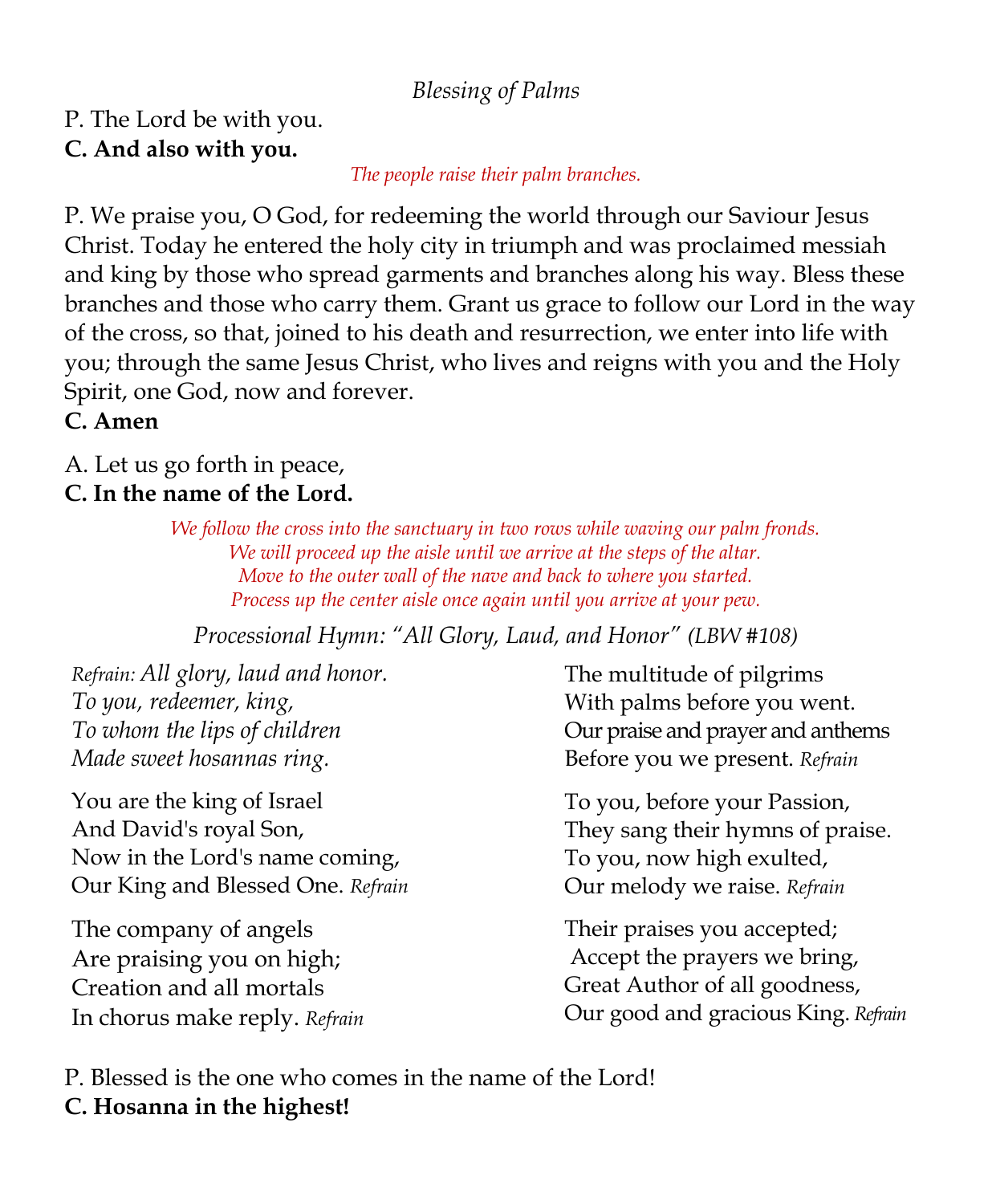# **BRIEF ORDER OF CONFESSION AND ABSOLUTION**

*As the Pastor says the Invocation, the Sign of the Cross may be made in remembrance of our baptisms.* 

- P: In the name of the Father, and of the  $\mathcal B$  Son, and of the Holy Spirit.
- **C: Amen**
- P: Almighty God, to whom all hearts are open, all desires known, and from whom no secrets are hid: Cleanse the thoughts of our hearts by the inspiration of your Holy Spirit, that we may perfectly love you and worthily magnify your holy name, through Jesus Christ our Lord.
- **C: Amen**
- P: If we say we have no sin, we deceive ourselves, and the truth is not in us. But if we confess our sins, God who is faithful and just will forgive our sins and cleanse us from all unrighteousness.

(Silence for reflection and self-examination)

- P: Most merciful God,
- **C: we confess that we are in bondage to sin and cannot free ourselves. We have sinned against you in thought, word, and deed, by what we have done and by what we have left undone. We have not loved you with our whole hearts; we have not loved our neighbors as ourselves. For the sake of your Son, Jesus Christ, have mercy on us. Forgive us, renew us, and lead us, so that we may delight in your will and walk in your ways, to the glory of your holy name. Amen**
- P: In the mercy of almighty God, Jesus Christ was given to die for you, and for his sake God forgives you all your sins. To those who believe in Jesus Christ he gives the power to become the children of God and bestows on them the Holy Spirit.
- **C: Amen**

# **GREETING**

- P: Blessed is He who comes in the name of the Lord.
- **C: Hosanna to the Son of David!**

#### **KYRIE**

- A: In peace, let us pray to the Lord.
- **C: Lord, have mercy.**
- A: For the peace from above, and for our salvation, let us pray to the Lord.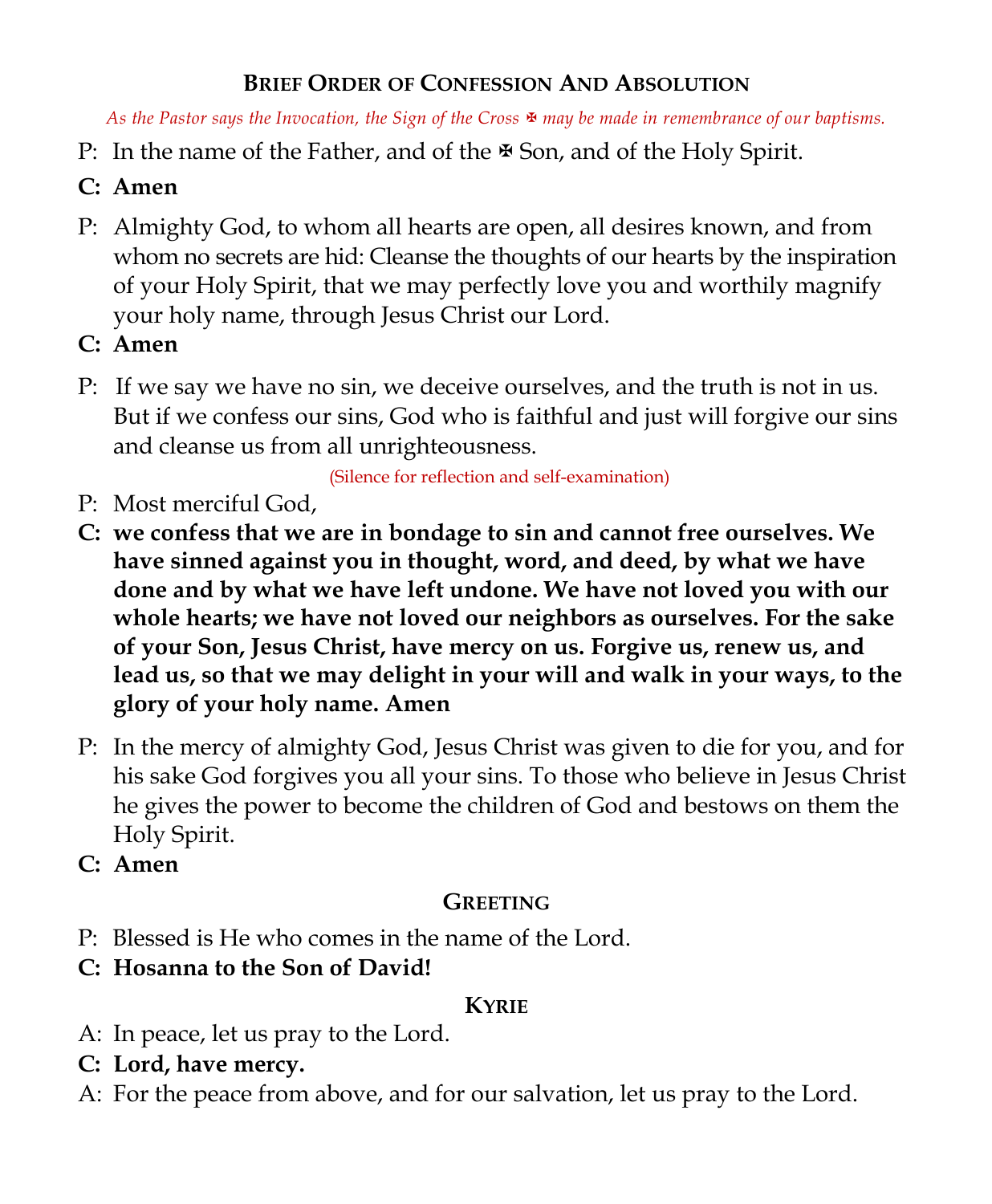### **C: Lord, have mercy.**

- A: For the peace of the whole world, for the well-being of the Church of God, and for the unity of all, let us pray to the Lord.
- **C: Lord, have mercy.**
- A: For this holy house, and for all who offer here their worship and praise, let us pray to the Lord.
- **C: Lord, have mercy.**
- A: Help, save, comfort, and defend us, gracious Lord.
- **C: Amen**

# **Prayer of the Day**

- P: The Lord be with you.
- **C: And also with you.**
- P: Almighty and everliving God, in your tender love for the human race you sent your Son our Savior Jesus Christ to take upon him our nature, and to suffer death upon the cross, giving us the example of his great humility: Mercifully grant that we may walk in the way of his suffering, and also share in his resurrection; through Jesus Christ our Lord, who lives and reigns with you and the Holy Spirit, one God, for ever and ever. Amen. *(Book of Common Prayer)*
- **C: Amen**

#### *Please be seated*

# **The Service Of The Word**

# **OLD TESTAMENT LESSON**

DEUTERONOMY 32:36-39

R: For the Lord will vindicate his people and have compassion on his servants, when he sees that their power is gone and there is none remaining, bond or free. Then he will say, 'Where are their gods, the rock in which they took refuge, who ate the fat of their sacrifices and drank the wine of their drink offering? Let them rise up and help you; let them be your protection!" 'See now that I, even I, am he, and there is no god beside me; I kill and I make alive; I wound and I heal; and there is none that can deliver out of my hand.

- R: This is the Word of the Lord.
- **C: Thanks be to God!**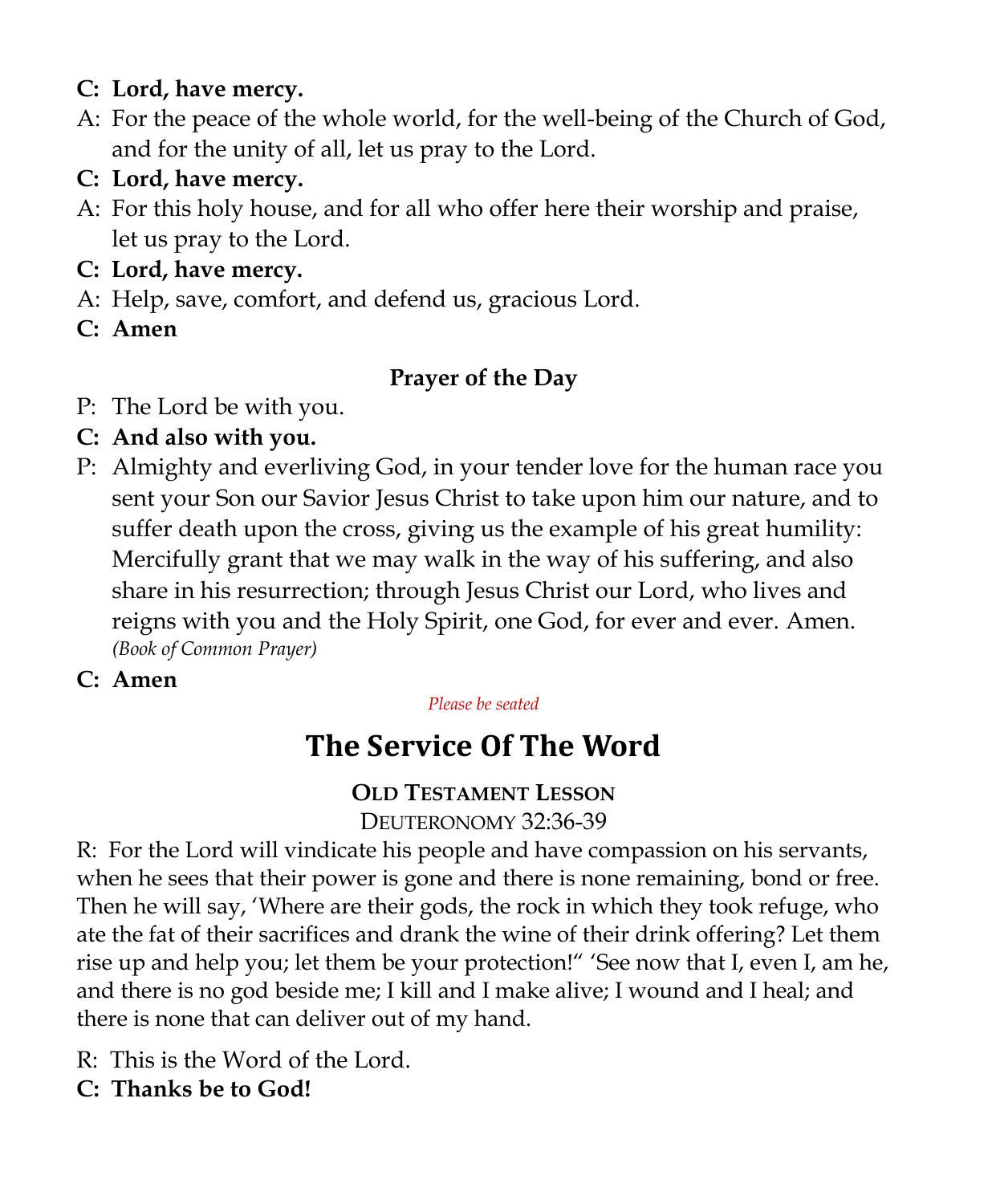# **PSALMODY**

# PSALM 118:19-29

R: 19Open for me the gates of righteousness; I will enter them;

I will offer thanks to the Lord.

- **C: 20"This is the gate of the Lord; he who is righteous may enter."**
- R: 21I will give thanks to you, for you answered me and have become my salvation.
- **C: 22The same stone which the builders rejected has become the chief cornerstone.**
- R: 23This is the Lord's doing, and it is marvelous in our eyes.
- **C: 24On this day the Lord has acted; we will rejoice and be glad in it.**
- R: 25Hosannah, Lord, hosannah! Lord, send us now success.
- **C: 26Blessed is he who comes in the name of the Lord; we bless you from the house of the Lord.**
- R: 27God is the Lord; he has shined upon us; form a procession with branches up to the horns of the altar.

**C: 28"You are my God, and I will thank you; you are my God, and I will exalt you."**

R: 29Give thanks to the Lord, for he is good; his mercy endures forever.

# **EPISTLE READING**

# PHILIPPIANS 2:5-11

- R: Have this mind among yourselves, which is yours in Christ Jesus, who, though he was in the form of God, did not count equality with God a thing to be grasped, but emptied himself, by taking the form of a servant, being born in the likeness of men. And being found in human form, he humbled himself by becoming obedient to the point of death, even death on a cross. Therefore God has highly exalted him and bestowed on him the name that is above every name, so that at the name of Jesus every knee should bow, in heaven and on earth and under the earth, and every tongue confess that Jesus Christ is Lord, to the glory of God the Father.
- **C: Thanks be to God.**

# **THE HOLY GOSPEL**

P: The Passion of our Lord Jesus Christ according to St. Luke.

*Please remain seated as you follow this reading in your Bible: Luke 22:45-23:56*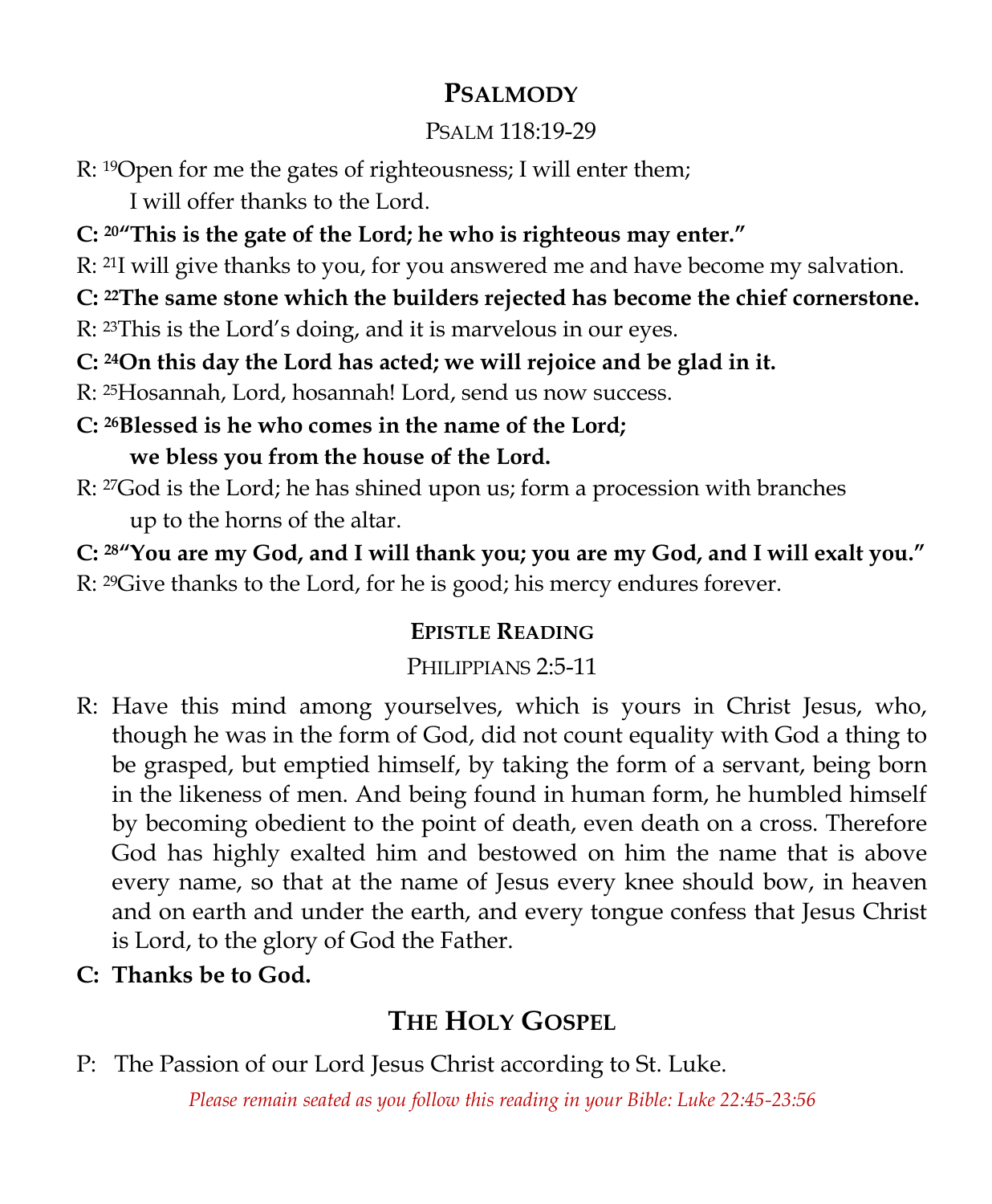# **SERMON ~ PASTOR MARTIN MOORE**

#### THE GOD WHO HUMBLES HIMSELF

Holy Week and Easter shape our understanding of who we are as followers of Jesus Christ. We are, as has often been said, Easter people living in a Good Friday world.

#### *Please stand (in body or in spirit)*

# **HYMN OF THE DAY ~** "PREPARE THE ROYAL HIGHWAY" ~ (*LBW #26)*

Prepare the royal highway, the King of kings is near; let every hill and valley a level road appear. Then greet the king of glory foretold in sacred story: Hosanna to the Lord, For he fulfills God's Word!

God's people, see him coming: your own eternal king! Palm branches strew before him; spread garments; shout and sing. God's promise will not fail you; no more shall doubt assail you: Hosanna to the Lord, For he fulfills God's Word!

Then fling the gates wide open to greet your promised king; your king, yet every nation its tribute too should bring. All lands, bow down before him; all voices, thus adore him: Hosanna to the Lord, For he fulfills God's Word!

His is no earthly kingdom; it comes from heaven above. His rule is peace and freedom, and justice, truth, and love. So let your praise be sounding for kindness so abounding: Hosanna to the Lord, For he fulfills God's Word!

# **THE PRAYERS OF THE CHURCH**

P: Confident in God's steadfast love through Jesus Christ and guided by the Holy Spirit, let us pray for the whole people of God in Christ Jesus, and for all people according to their needs.

*After each portion of the prayers:*

- P: Lord, in your mercy,
- **C: Hear our prayer.**

*The prayers conclude:*

- P: Into your hands, O Lord, we commend all for whom we pray, trusting in your mercy; through your Son, Jesus Christ our Lord.
- **C: Amen**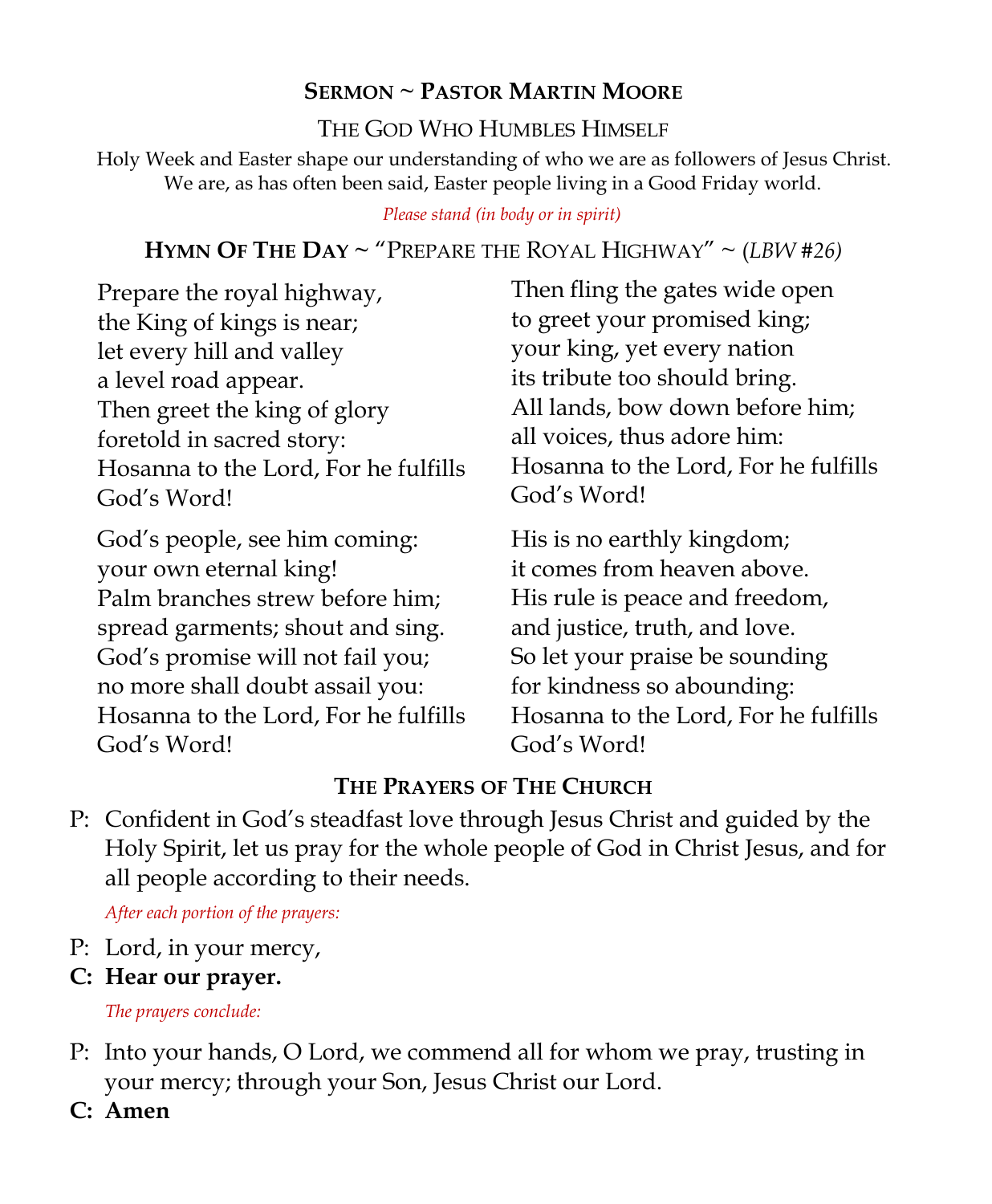#### *Please be seated*

#### **OFFERING**

#### **CHOIR:** "HOSANNA, HALLELUJAH!"

*Please stand and remain standing for the Sharing of the Peace and The Great Thanksgiving*

**THE OFFERTORY** *~ "PRAISE GOD FROM WHOM ALL BLESSINGS FLOW" (LBW #564)*

Praise God, from whom all blessings flow; Praise Him, all creatures here below; Praise Him above, ye heav'nly host: Praise Father, Son, and Holy Ghost.

Amen

#### **POST OFFERTORY PRAYER**

P: Let us pray. Merciful Father,

**C: We offer with joy and thanksgiving what you have first given us—our vocations, our time, our possessions—all signs of your gracious love. Receive them for the sake of him who offered himself for us, Jesus Christ our Lord. Amen**

# **The Holy Meal**

We come to the table at the gracious invitation of the Lord, receiving the body and blood of Christ for the forgiveness of our sins. So come to this table—you who have much faith, and you who would like to have more; you who have been to the Sacraments often, and you who have not been in a long time; you who have tried to follow Jesus in the world, and you who have failed—come. It is Christ who invites us to meet Him here. Adults and children not receiving communion are welcome to come forward for a blessing.

#### **THE SHARING OF THE PEACE**

- P: The peace of the Lord be with you always.
- **C: And also with you.**

#### *Please remain standing*

#### **THE GREAT THANKSGIVING**  $\sim$  (*P. 88 LBW*)

- P: The Lord be with you. **C: And also with you.**
- 
- P: Let us give thanks to the Lord our God. **C: It is right to give him thanks**
- 
- P: Lift up your hearts. **C: We lift them up to the Lord.**
	- **and praise.**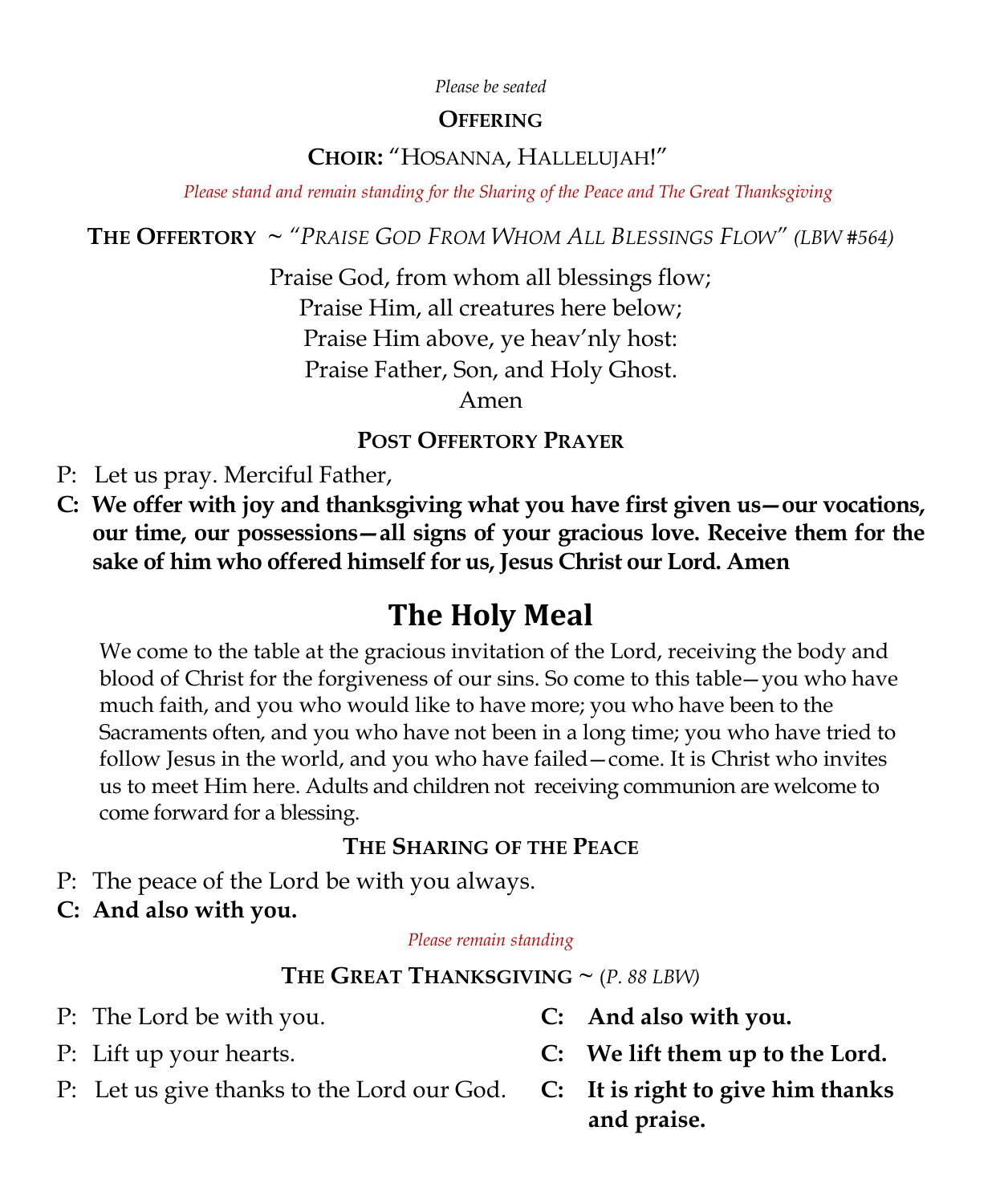- P: It is indeed right and salutary that we should at all times and in all places offer thanks and praise to you, O Lord, holy Father, through Christ our Lord; who on the tree of the cross gave salvation to all, that, where death began, there life might be restored, and that he, who by a tree once overcame, might by a tree be overcome. And so, with the Church on earth and the hosts of heaven, we praise your name and join their unending hymn:
- **C: Holy, holy, holy Lord, Lord God of pow'r and might: Heaven and earth are full of your glory. Hosanna in the highest. Blessed is he who comes in the name of the Lord. Hosanna in the highest.**
- P: Therefore, gracious Father, with this bread and cup we remember the life our Lord offered for us. And, believing the witness of His resurrection, we await His coming in power to share with us the great and promised feast.
- **C**: **Amen. Come, Lord Jesus.**
- P: Lord, remember us in your kingdom and teach us to pray:
- **C: Our Father, who art in heaven, hallowed be thy name, thy kingdom come, thy will be done, on earth as it is in heaven. Give us this day our daily bread; and forgive us our trespasses, as we forgive those who trespass against us; and lead us not into temptation, but deliver us from evil. For thine is the kingdom, and the power, and the glory, forever and ever. Amen**

# **LAMB OF GOD**  $\sim$  (*P. 92 LBW*)

# **Lamb of God, you take away the sin of the world; have mercy on us. Lamb of God, you take away the sin of the world; have mercy on us. Lamb of God, you take away the sin of the world; grant us peace, grant us peace.**

P: In the night in which He was betrayed, our Lord Jesus took bread, and gave thanks, broke it, and gave it to His disciples, saying, 'Take and eat; this is my body, given for you. Do this for the remembrance of me.'

Again, after supper, He took the cup, gave thanks, and gave it for all to drink, saying, 'This cup is the new covenant in my blood, shed for you and for all people for the forgiveness of sin. Do this for the remembrance of me.'

*Please be seated*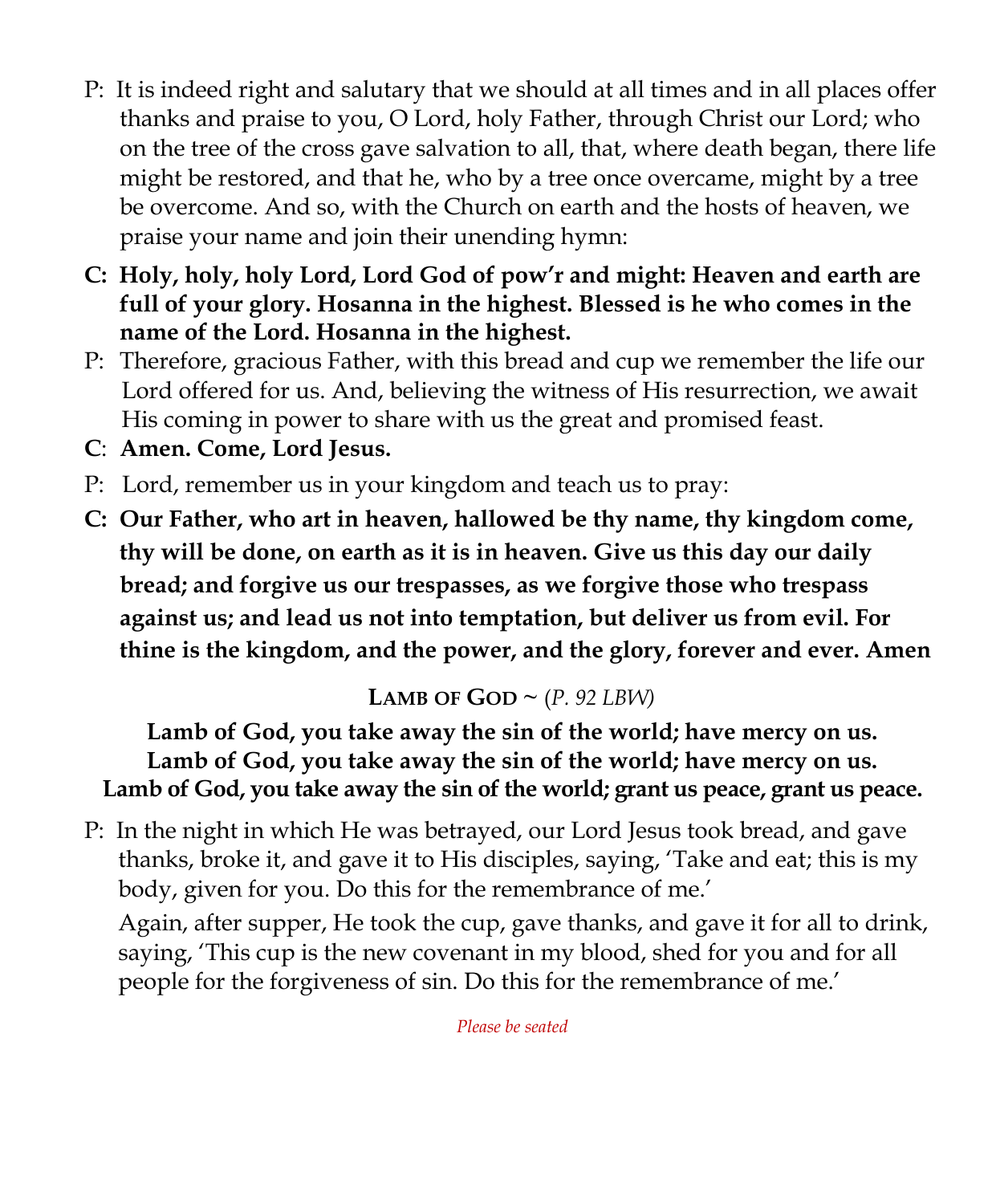#### **DISTRIBUTION & COMMUNION HYMNS**

"OPEN THE EYES OF MY HEART"

| Pour out Your power and love |
|------------------------------|
| As we sing holy holy holy    |
|                              |
| Holy holy holy               |
| Holy holy holy               |
| Holy holy holy               |
| I want to see You            |
|                              |
|                              |

#### "WERE YOU THERE" *(LBW #92)*

| Were you there when they                                                                                      | Oh, sometimes it causes me to tremble,                                                                              |
|---------------------------------------------------------------------------------------------------------------|---------------------------------------------------------------------------------------------------------------------|
| crucified my Lord?                                                                                            | tremble, tremble.                                                                                                   |
| Were you there when they                                                                                      | Were you there when they                                                                                            |
| crucified my Lord?                                                                                            | nailed him to the tree?                                                                                             |
| Oh, sometimes it causes me to tremble,<br>tremble, tremble.<br>Were you there when they<br>crucified my Lord? | Were you there when they<br>pierced him in the side?<br>Were you there when they<br>pierced him in the side?        |
| Were you there when they<br>nailed him to the tree?<br>Were you there when they<br>nailed him to the tree?    | Oh, sometimes it causes me to tremble,<br>tremble, tremble.<br>Were you there when they<br>pierced him in the side? |

### "The Old Rugged Cross"

**LOSS,**<br>**Leaders** Formers *Former* The emblem of suffering and shame;<br>And Llave that ald succes <u>Examents</u> were that the connection of the connection of the connection of the connection of the connection of the connection of the connection of the connection of the connection of the connection of the connection of the referred: **Cherryl Prime Cherryl Prime Cherry**<br> $\frac{11}{2}$  Cherry Prime Cherry For a world of lost sinners was slain. <sup>Crowi</sup> On a hill far away Stood an old rugged cross, And I love that old cross Where the dearest and best

#### *Chorus:*

*So I'll cherish the old rugged cross 'Till my trophies t last I lay down; I will cling to the old rugged cross, And exchange it some day for a crown.*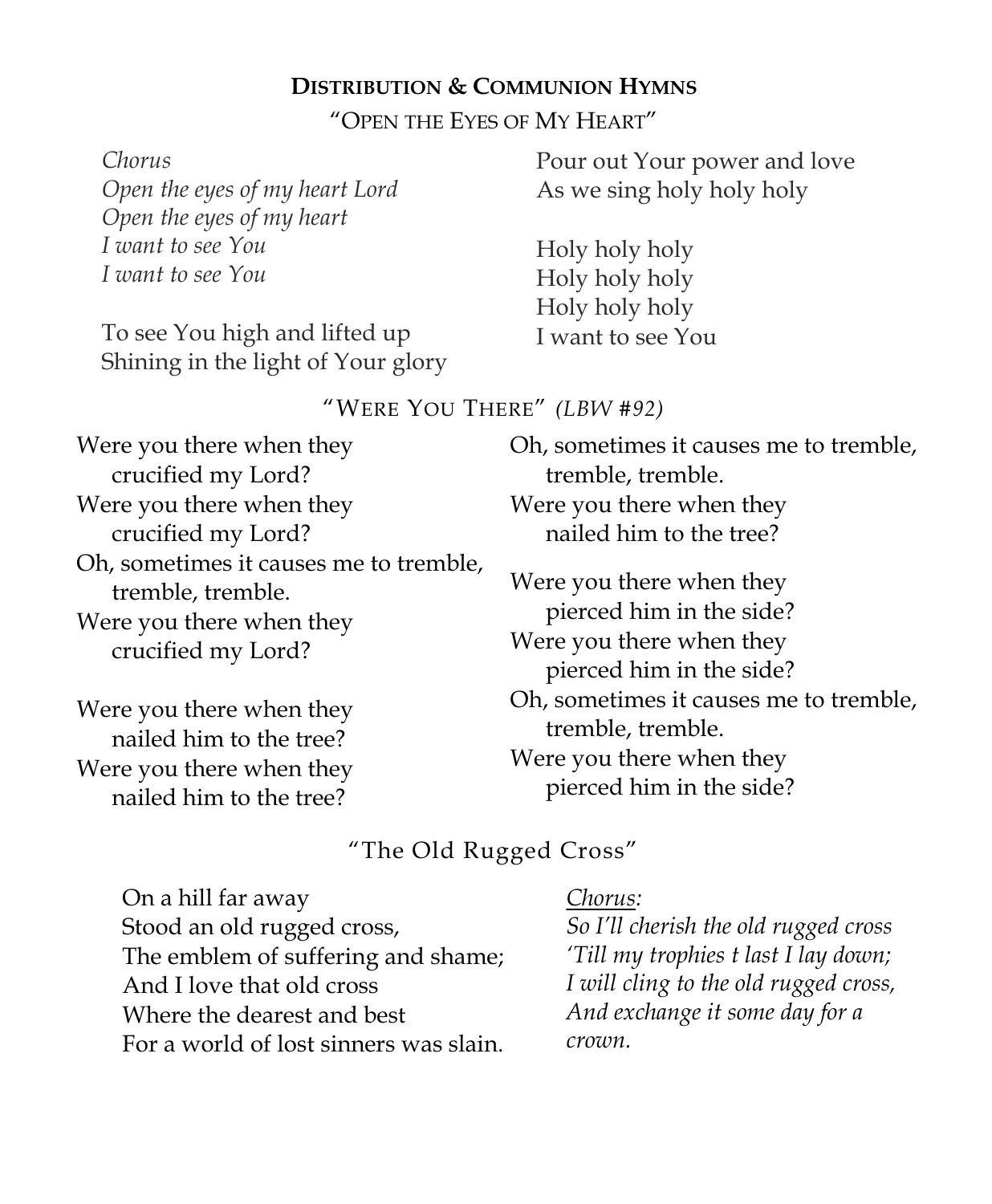Oh, that old rugged cross So despised by the world, Has a wondrous attraction for me; For the dear Lamb of God Left His glory above, To bear it to dark Calvary. *Chorus*

In the old rugged cross Stained with blood so divine A wondrous beauty I see; For 'twas on that old cross

Jesus suffered and died, To pardon and sanctify me. *Chorus*

To the old rugged cross I will ever be true, Its shame and reproach gladly bear; Then He'll call me some day To my home far away, Where His glory forever I'll share. *Chorus*

"EAT THIS BREAD" *(WOV #709)*

Eat this bread, drink this cup, Come to me and never be hungry. Eat this bread, drink this cup, Trust in me and you will not thirst.

#### *Please stand*

# **COMMUNION BLESSING**

- P: The body and blood of our Lord Jesus Christ strengthen you and keep you in his grace.
- **C: Amen**

# **POST-COMMUNION CANTICLE** ~ "*SONG OF SIMEON"*

Now, Lord, you let your servant go in peace, Your word has been fulfilled. My own eyes have seen the Salvation, Which you have prepared in the sight of every people. A light to reveal you to the Nations, And the glory of your people, Israel. Now, Lord, you let your servant go in peace.

# **POST COMMUNION PRAYER**

- P: Let us pray. We give you thanks almighty God, that you have refreshed us through the healing power of this gift of life; and we pray that in your mercy you would strengthen us, through this gift, in faith toward you and in fervent love toward one another; for the sake of Jesus Christ our Lord.
- **C: Amen**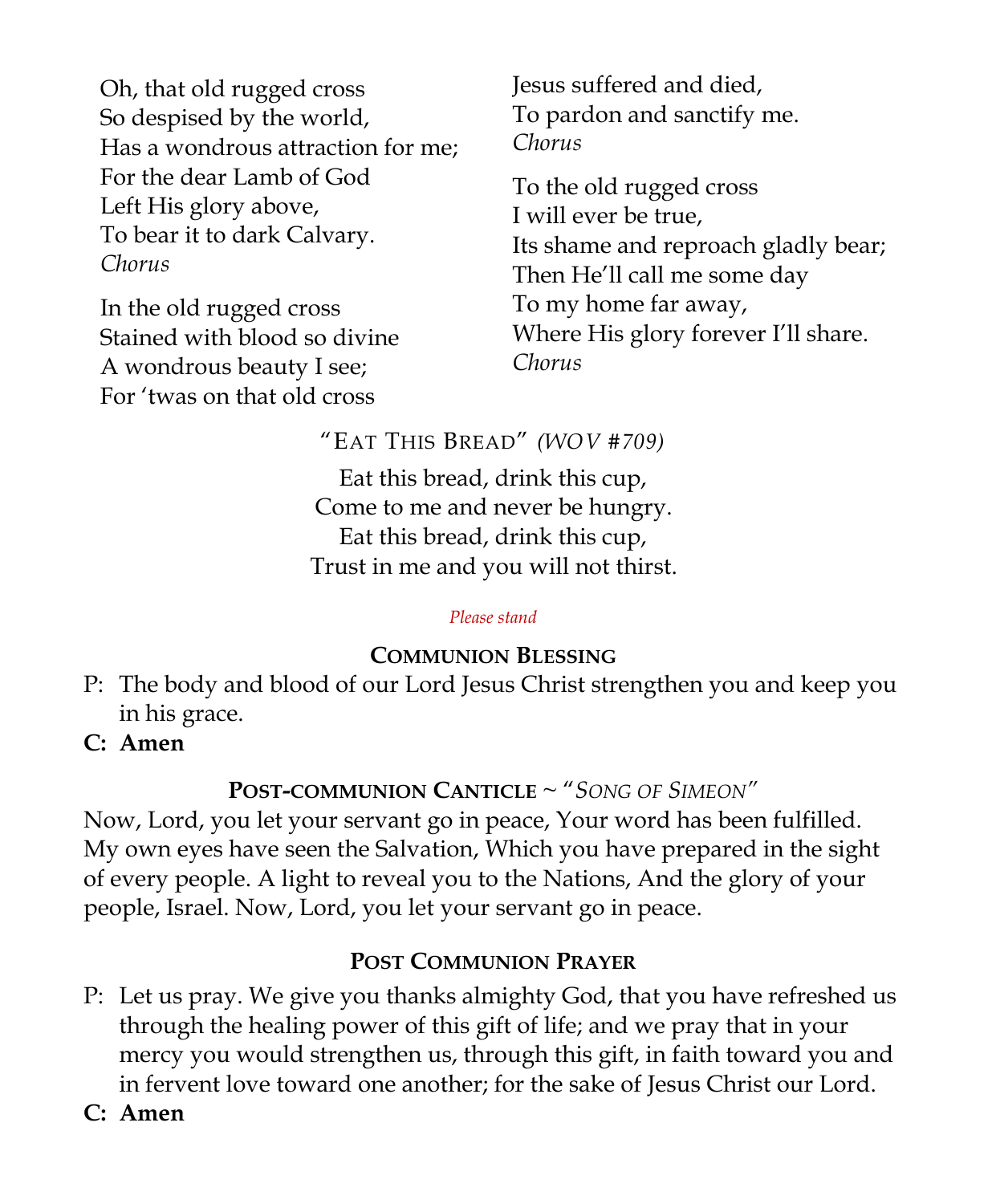#### **BENEDICTION**  $\sim$  *(P. 95 LBW)*

- P: The Lord bless you and keep you. The Lord make his face shine on you and be gracious to you. The Lord look upon you with favor and give you peace. In the name of the Father, ✠ Son, and Holy Spirit.
- **C: Amen**

**CLOSING HYMN ~** "THERE IN GOD'S GARDEN " ~ (WOV #668 VS 1&4*)*

There in God's garden stands the Tree of Wisdom, whose leaves hold forth the healing the nations: Tree of all knowledge, Tree of all compassion, Tree of all beauty.

See how its branches reach to us in welcome; hear what the Voice says, "Come to me, ye weary! Give me your sickness, give me all your sorrow, I will give blessing."

#### **DISMISSAL**

- P: The Lord be with you! Go and serve in Jesus' name.
- **C: Thanks be to God.**

#### **POSTLUDE**

Liturgy material reprinted from Lutheran Book of Worship, © 1978, Augsburg Fortress; and/or With One Voice, © 1995, Augsburg Fortress. All rights reserved. Used by permission of Augsburg Fortress License #14824-LIT.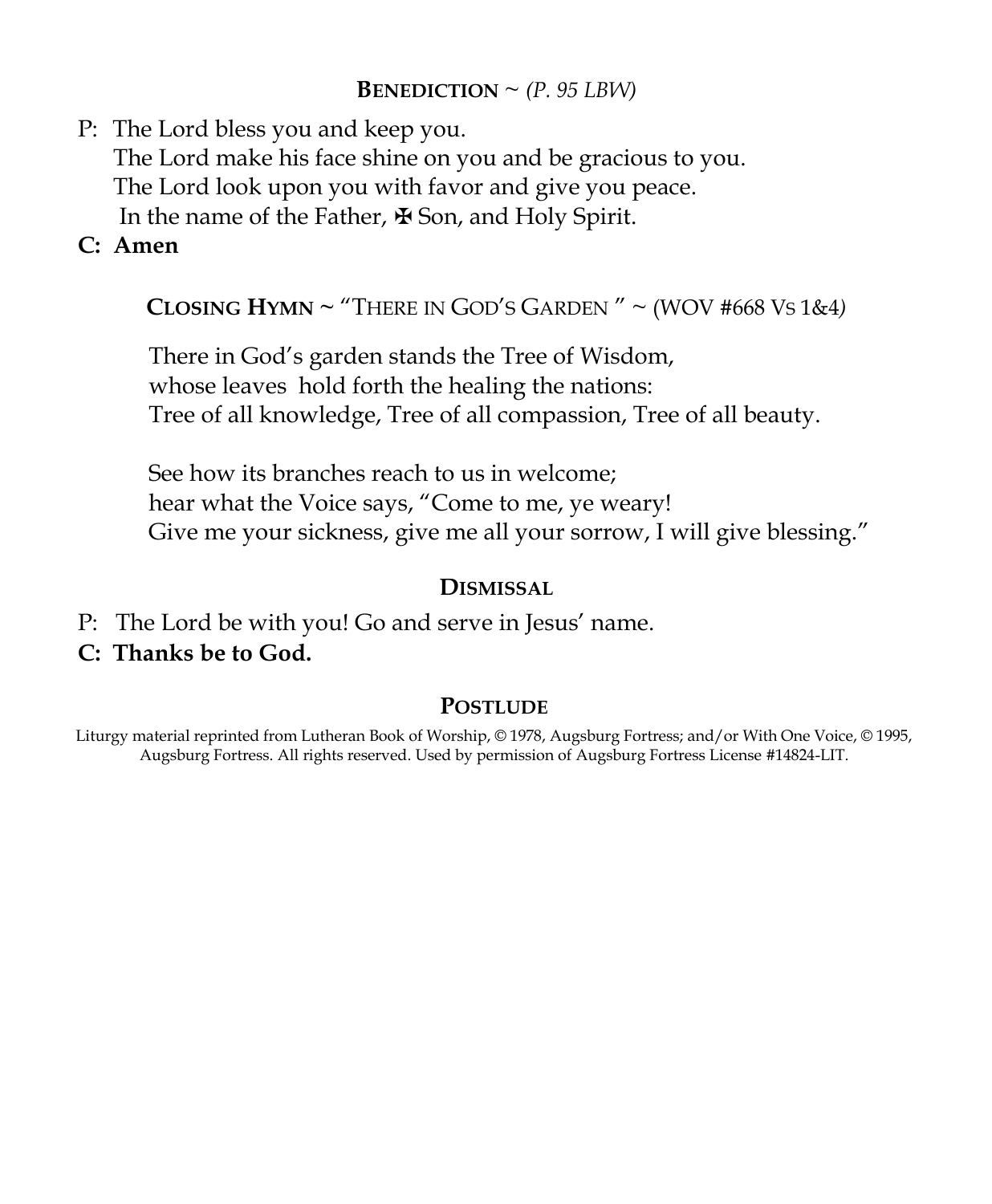### *Mark Your Calendars for Holy Week!*

# Thursday, April 14 at 7:00 p.m. **Holy Thursday (Maundy Thursday)**

*Christ's Institution of the Supper of His Body and Blood* Worship Service with Stripping of the Altar

Friday, April 15 at 7:00 p.m.

#### **Good Friday**

*The Crucifixion and Death of Jesus Christ, Our Lord* Tenebrae (Service of Darkness) *Meditation on* t*he Passion of Our Lord* 

Sunday, April 17 at 8:00 a.m. and 10:00 a.m.

#### **Feast of the Resurrection of Our Lord**

*Easter Day*

Breakfast will be provided between the services. (Free-will donations accepted)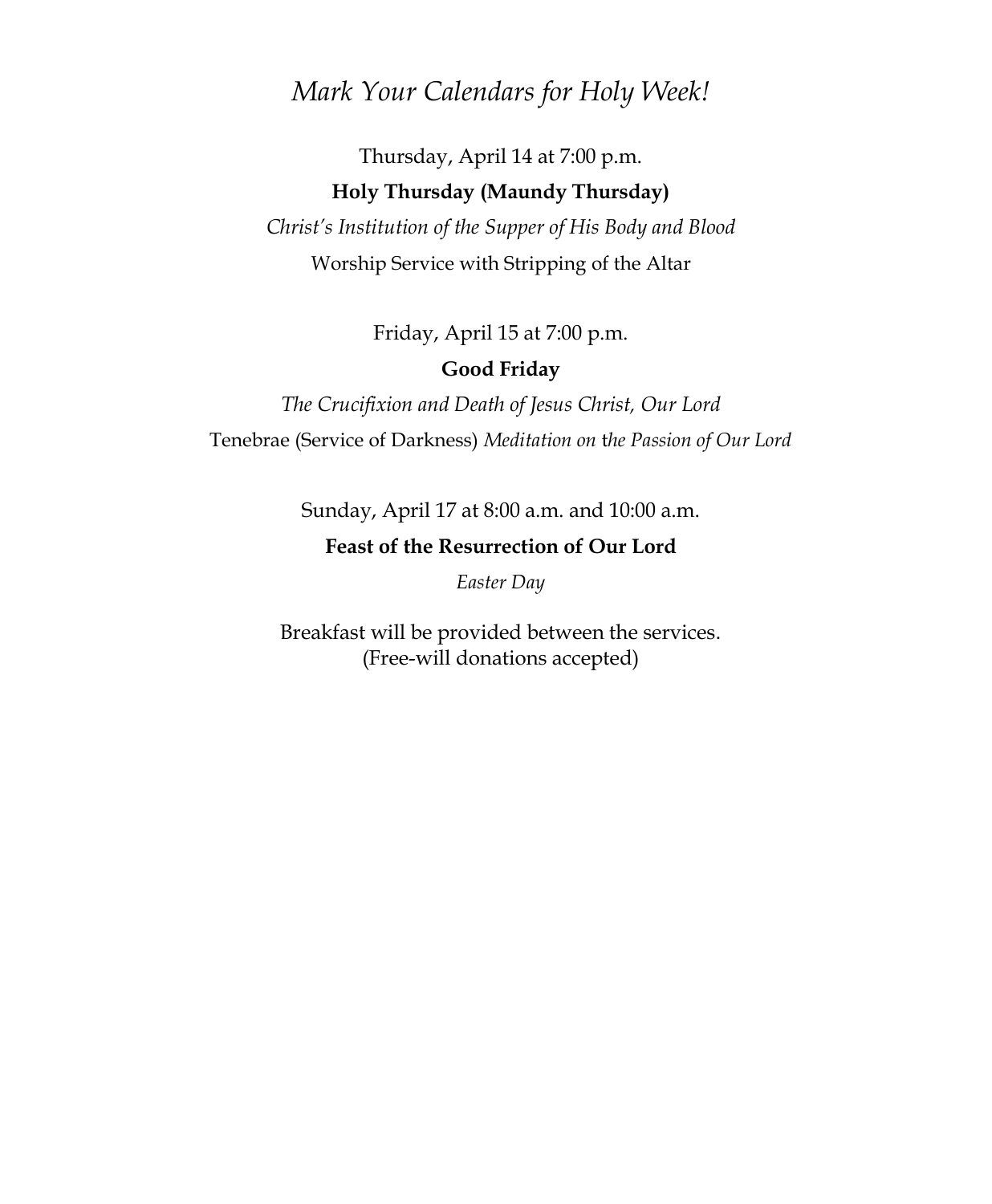#### **ANNOUNCEMENTS**

# Easter Lilies

We have approximately 20 Lilies left to purchase for Easter Sunday. Please get your orders in if you would like to order in Honor of or in Memory of.

# Easter Egg Hunt

We will be having our annual Easter Egg Hunt on April 16th at 10:00 a.m. There will be age-appropriate hunting grounds for ages pre-school through sixth grade, games, face painting, snacks, and more.

Please volunteer to fill any of the positions noted at the sign-up table and/or grab a bag of plastic Easter eggs for filling. These filled Easter eggs need to be back by Palm Sunday, April 10th.

Volunteer Opportunity... Sunday School Curriculum We will be reviewing and ordering curriculum for the 2022-2023 Sunday School year this coming June. If interested in joining this committee (approx. 3 meetings) please contact Carmen Nazario at 972-533-9935.

# Save The Date! VBS

Our Vacation Bible School will be held July 3rd-8th!

# Luther Hill Summer Camp

Any student completing grades 2nd-8th is welcome to sign up for church camp at Lutherhill, July 24-29, 2022. Please register at [www.luterhill.org](http://www.luterhill.org) **as soon aspossible**, to increase our chances of getting that week. No one will need a GHR ID. If your child wants a cabinmate, request this on dashboard (bottom right under optional items) which immediately follows the login screen. Transportation to/from camp will be provided. Scholarship for camp tuition is available - please see Pastor Martin.

Youngn - completed 2nd or 3rd grade Yearling - completed 4th, 5<sup>th</sup> or 6<sup>th</sup> grade Jr. High - completed 6th, 7th or 8th grade

# NALC Disaster Relief Donations Request

We are asking for donations of bath towels. They do not need to be new, just gently used. We also need combs, toothpaste, deodorant, and floss. Please place these items on the table in the Fellowship Hall. The plan is to make hygiene bags with Prime Timers in May. Thank you for all of your support.